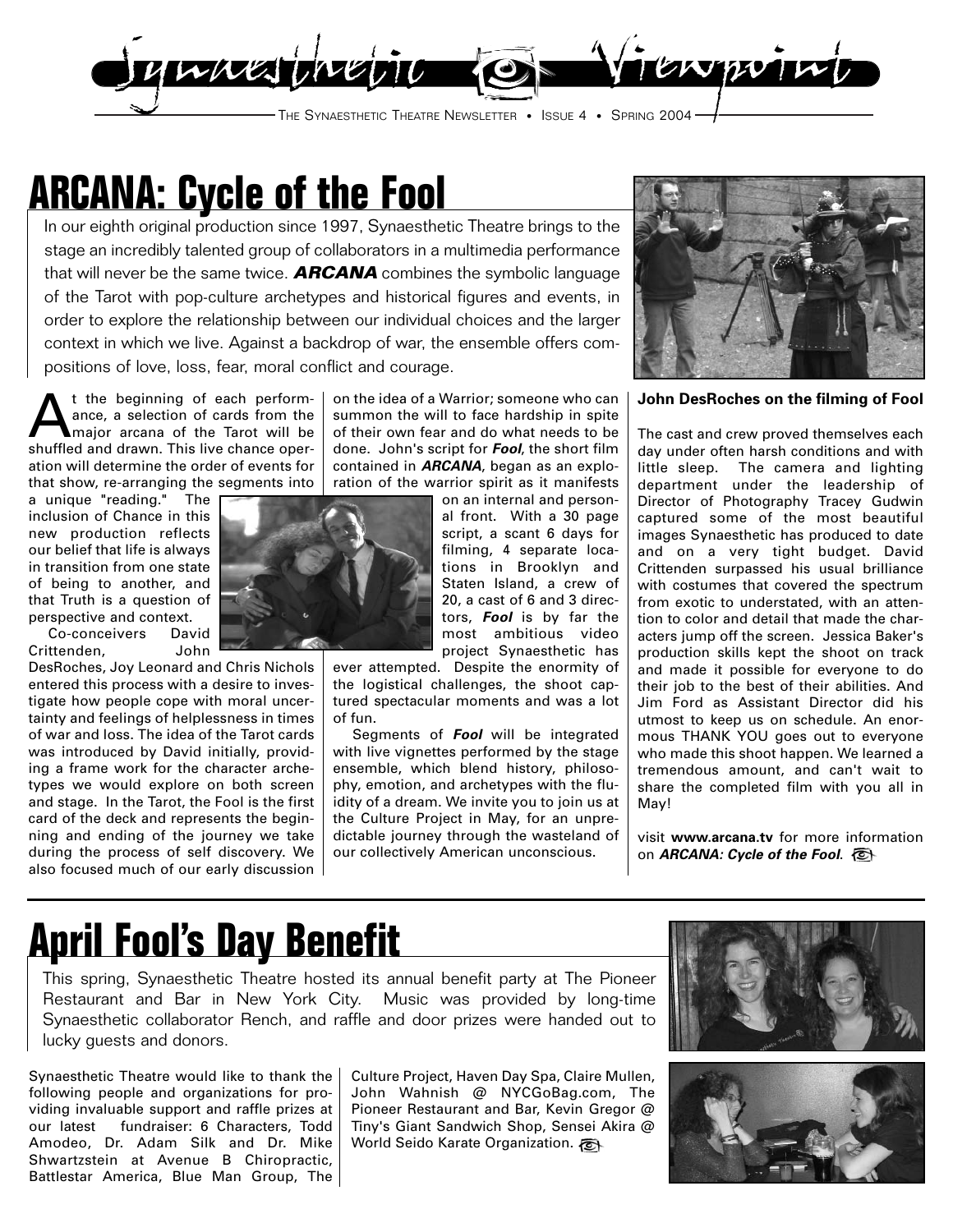## **Synaesthetic Turns Up the Heat**



**Back in May and June of 2003, the**<br> **Board of Directors held a series of**<br> **Respectings to plan our current vear's activi-**Synaesthetic Theatre company and meetings to plan our current year's activities, and collectively agreed that the proposed schedule was a) ambitious, b) bordering on insane, and c) incredibly exciting. Amazingly, we have managed to make it 3/4 of the way through that crazy calendar, and I'm happy to share with all of our supporters updates from these new programs.

### **Seed Idea Development (September 2003 - October 2003):**

This year's new Seed Idea Development program was launched as a means to increase opportunity for creative input at the earliest stages from every member of the Synaesthetic Company. At the end of the 5 week session, we emerged with show concepts for 3 new productions. Please see "A Sneak Peak at the Seed Ideas" for more

Synaesthetic Theatre expanded our program activity this year to include two new artistic development programs along with a workshop series and an original multimedia production. Board Chair Jessica Baker discusses our many accomplishments in the first 9 months of this exciting season.

information about the new ideas.

### Th**e Viewpoints: A Physical Workshop (October 18, 2003)**

Synaesthetic Theatre presented a Viewpoints Workshop on Saturday, October 18th, 2003. Twenty-six artists participated, seven observed and several more who were wait-listed had to be turned away due to the full attendance.

**Creating Art Collaboratively: New Workshop Development (November 2003)** This year Synaesthetic piloted a new,

advanced workshop in collaborative artmaking techniques with a group of 21 New York City artists. The invited artists were provided with a free, eight-session work-

shop, and we were provided with a forum to experiment and refine our creative process and workshop structures. Please see " Looking Back at CAC" for participants'

comments.

**Boundless Improv (January 17th - 25th, 2004)**

Synaesthetic Theatre offered a sevenday intensive improvisation master class taught by Stephen Wangh

(author, An Acrobat of the Heart) and Wendell Beavers (Master Teacher, Viewpoints & Somatic Movement), with Lisa Sokolov (Originator & Master Teacher, Embodied VoiceWork). For more information please see "Workshops: Boundless Improv 2004".

(Continued on page 4)

## **Upcoming Workshops**

Synaesthetic rounds out our 2003-4 training and workshop season with a 2-day Master Class in Viewpoints practice led by Wendell Beavers. Also, company founders Joy Leonard and Chris Nichols will be co-leading a Master Workshop in Physical Theatre at NYU this July with Stephen Wangh, who was recently granted NYU's Distinguished Teacher Award. Kudos to Mr. Wangh!

### **DEVELOPMENTAL MOVEMENT and THE VIEWPOINTS Joining Sensation to Perception**

Synaesthetic Theatre produces a weekend workshop with **Wendell Beavers**, former director and founding faculty member of NYU's Experimental Theater Wing (ETW), and currently Director of Performing Arts and Chair of a new MFA in Contemporary Performance at Naropa University. The focus of this weekend is joining the compositional Viewpoints elements of space and time to deeply kinesthetic work with breath, sound, emotional impulse and movement. This workshop draws on Developmental Movement and experiential anatomy work based in Body Mind Centering (tm) to create a foundation for physical vocabulary to be used in Viewpoints practice.

Saturday, May 22 and Sunday, May 23, 2004 (11 AM to 5 PM) **http://www.boundlessimprov.com**

**Master Workshop in Physical Theater, NYU TSOA Special Programs for Professionals & Educators**

This two-week intensive workshop, offered by New York University's Tisch School of the Arts, will be led by **Stephen Wangh**, author of An Acrobat of the Heart, **Joy Leonard** and **Chris Nichols**, founders of Synaesthetic Theatre. It is designed especially for teachers of acting, offering them the opportunity to develop their art in physical theater. The work will include the psychophysical exercises developed by Wangh from his work with Jerzy Grotowski and Viewpoint exercises in moving and seeing originated by Mary Overlie and elaborated by Wendell Beavers. The workshop will also offer in-depth discussion about studio pedagogy and methods of working with young actors in training.

Monday - Saturday, July 19 - August 6, 2004 **http://specialprograms.tisch.nyu.edu/object/edutheater.html**

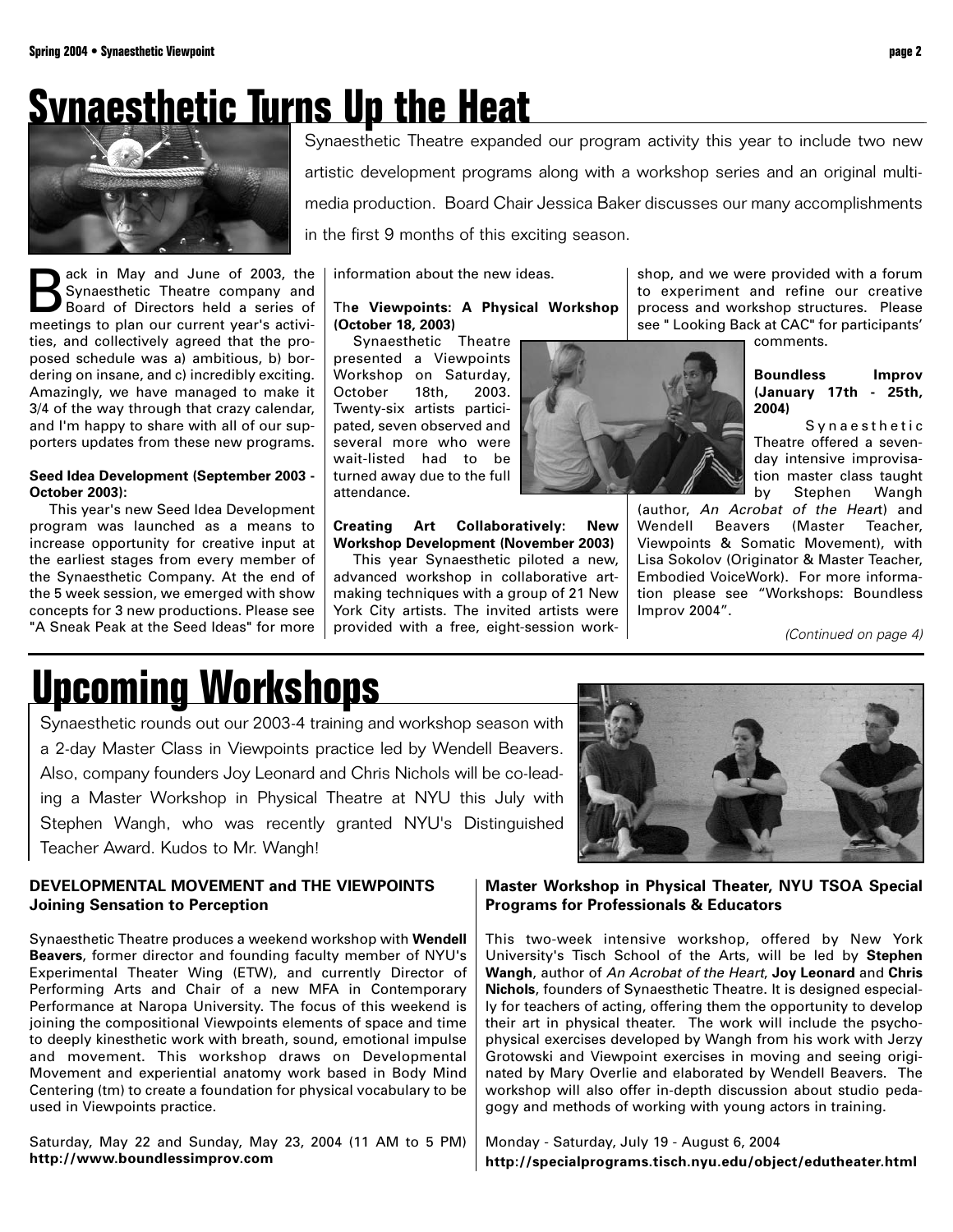## **Looking Back at CAC**

Each session of Creating Art Collaboratively (CAC) included an extensive discussion period with participants to discuss their perspectives and experience with exercises and creative formats used, and suggestions were incorporated into the next session. Below are reflections on what proved to be a highly engaging workshop process, from some of the 21 participating artists.

**Renee Benson (actor):** Working with Chris and Joy was one of the highlights of 2003 for me. Ambitious, mindful and creative, I felt safe enough to fall on my face. And I did, a number of times.

**Alexandra Gray (actor):** It's not often you get the chance to genuinely experiment with technique, especially with a ready ensemble of performers at your disposal, to try out your theories right away. There was a nice balance of planned exercises vs. time to do what the group wanted.



**Joy Leonard (director):** Chris and I were concerned that the ever-shifting nature of this ensemble would lead to a lack of trust and commitment. We were so very wrong about that. Every one of the eight sessions

was a "success," with 100% commitment from everyone and a palpable joy in the act of creation. This was a group that whenever someone said "What if …?" the answer was always "Let's try it."

**Chris Nichols (director):** As the workshop evolved I began to really see



it as an exploration/ rehearsal of the rehearsal process itself. It was an opportunity to take apart the different elements of our collaborative process, without the pressure of needing to reach a performable product.

**Clinton Powell (actor):** CAC was an amazing experience to work with a continually shifting ensemble that was completely dedicated to exploring whatever the night called for. It helped me to stand up and know that everyone supported my choice to stand.

(Continued on page 4)

## **Workshops: Boundless Improv 2004**<br>In January, Synaesthetic Theatre successfully produced our second Boundless Improv



workshop. The workshop provided improvisation techniques that combined body, voice

and emotion in an effort to push the boundaries of what performers can do onstage.

Expanding on the previous Boundless<br>
Improv offered last summer, this<br>
workshop was extended over two<br>
weekends and included three weeknights Improv offered last summer, this workshop was extended over two weekends and included three weeknights. It was divided into an Introductory weekend and a five day Advanced course (open to people who participated in the previous workshop). Once again Boundless sold out and several applicants had to be turned away.

The workshop utilized theatre games, free movement and vocal improvs to encourage deep listening and kinesthetic response. The days and nights were filled with movement and vocal jams, character work, feedback from the instructors and group discussions.

Boundless was led by three Master Teachers from the Experimental Theatre Wing at NYU: Wendell Beavers (movement), Stephen Wangh (acting) and the newly added Lisa Sokolov (voice). Thrilled to be collaborating for the first time, they infused a spirit of excitement, challenge and experimentation into the work. Synaesthetic will offer another Boundless Improv as soon as we can catch these tremendously gifted teachers in the same state again, so keep an eye on **www.boundlessimprov.com**.

## **A Sneak Peak at the Seed Ideas**

Simmering away on a back burner we now have 3 new show concepts, just waiting for the right moment to be brought to the front. Following are brief tastes of each.

### **Atreus Noir**

Where does justice end and revenge begin? Orestes, exiled heir to the House of Atreus, returns to the family-owned night club bent on avenging his father's brutal murder. A loyal compadre, a femme fatale, a psychic singer, Big Bosses and sassy assassins populate this underworld where dark desires and rivalry ensnare the purest of heart.

### **Blood Countess**

Powerful, sadistic, and politically astute, Countess Elizabeth Bathory tormented and tortured over 600 young women in her quest for eternal youth. This sensational horror will be brought to vivid life in homage to the Grand Guignol, the Parisian theatre that pioneered live (gory) special effects - shocking, titillating and terrifying patrons for over 100 years.

### **The Triangle Fire**

In the infamous Triangle Shirtwaist Factory fire of 1911, hundreds of hitherto invisible immigrant factory workers - mostly teenage girls - at last gained the attention of the US Government with their spectacular and preventable deaths. Synaesthetic explores the tragedy through actual accounts of survivors, and imagines the interior lives and dreams of young women treated like machines.